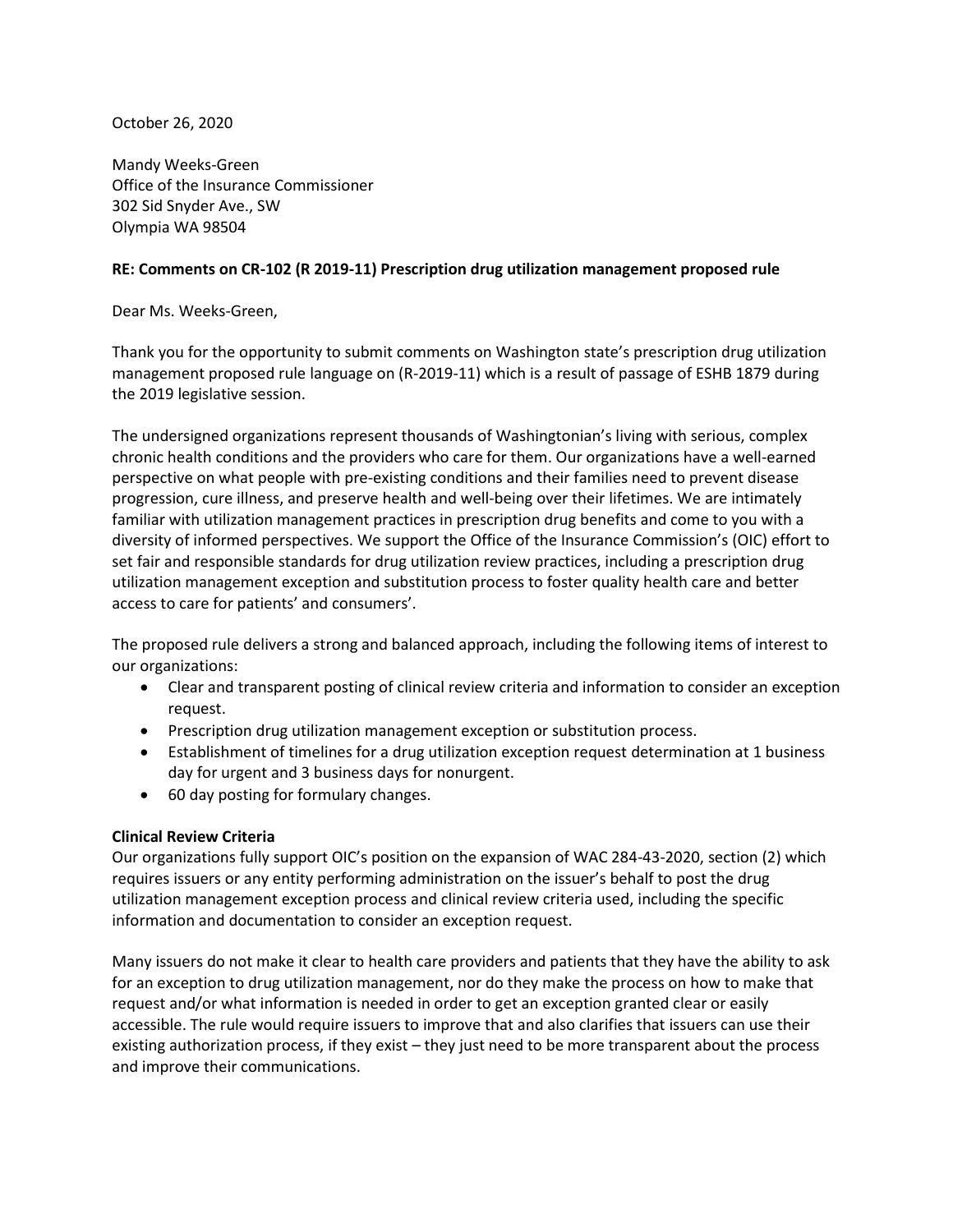A recent study shows that these protocols, specifically step therapy protocol, are inconsistent across payers, creating additional confusion and frustration for patients and their providers acting on their behalf. <sup>1</sup> We believe alleviating administrative burden for providers will help avoid costly episodes of care that often arise from unnecessary delays in treatment, side effects, and/or drug abandonment that can be a result of lack of transparency to the utilization management and clinical review criteria.

## **Establishment of a Prescription Drug Utilization Management Exception and Substitution Process**

Each day, our patients and providers face the reality of barriers to health care through onerous utilization management practices that impact their treatment, health, and well-being. When these policies interfere with the patient-physician relationship, they can result in delayed treatment, increased disease activity, loss of function, and potentially irreversible disease progression.

It is critical that patients can receive an exception to the required drug utilization management practice when the plan-directed medication is inappropriate. Too often, utilization management protocols create a one-size-fits-all approach to treatment that runs counter to the growing movement for patientcentered care. A study found that adherence to medication declined due to formulary restrictions<sup>2</sup>.

Establishment of WAC 284-43-2021 provides providers and patients with an exception or substitution process, for both nonurgent and urgent exception request procedures, for the drug utilization management process. We commend OIC throughout this WAC including:

- Section (5)(a) through (e). Which determines the clarity and transparency for the exception request.
- Section (8) (a) through (f). Establishes the criteria to grant an exception. Our organizations support the addition of including "dosage that differs from a carrier's formulary dosage limitation" to the criteria for granting an exception request.
- Section (9) (a) and (b). Directions for requesting an emergency fill to keep the enrollee stable while the exception request is being processed.

# **Timeframes**

Delays in treatment can have devastating health implications that are avoidable when patients and providers receive timely responses to their exception requests. Having access to the right medication quickly for certain patients can mean life or death. These delays can also create unnecessary costs to the system when individuals need to seek additional medical care to properly manage their condition.

Our organizations support WAC 284-43-2022 that establishes time frames for an exception or substitution request determination, including three business days for nonurgent and one business day for an urgent exception. We believe the back and forth clarity that is provided in section (1)-(3) will assure delays for granting an exception will not be because a lack of documentation is needed to make a determination.

### **Notification of Formulary Change**

Patients, especially chronic disease patients, need predictably when it comes to accessing their treatments. If there is a change in formulary design that would force a patient to suspend or discontinue

<sup>&</sup>lt;sup>1</sup> Chambers JD, Kim DD, Pope EF, Graff JS, Wilkinson CL, Neumann PJ. Specialty Drug Coverage Varies Across Commercial Health Plans In The US. Health Affairs. 2018;37(7):1041-47.

<sup>2</sup> Seabury SA, Goldman DP, Kalsekar I, Sheehan J, Laubmeier K, Laubmeier K (2014). Formulary Restrictions on Atypical Antipsychotics: Impacts on Costs for Patients with Schizophrenia and Bipolar Disorder in Medicaid. *American Journal of Managed Care, 20(2), pages e52-e60*